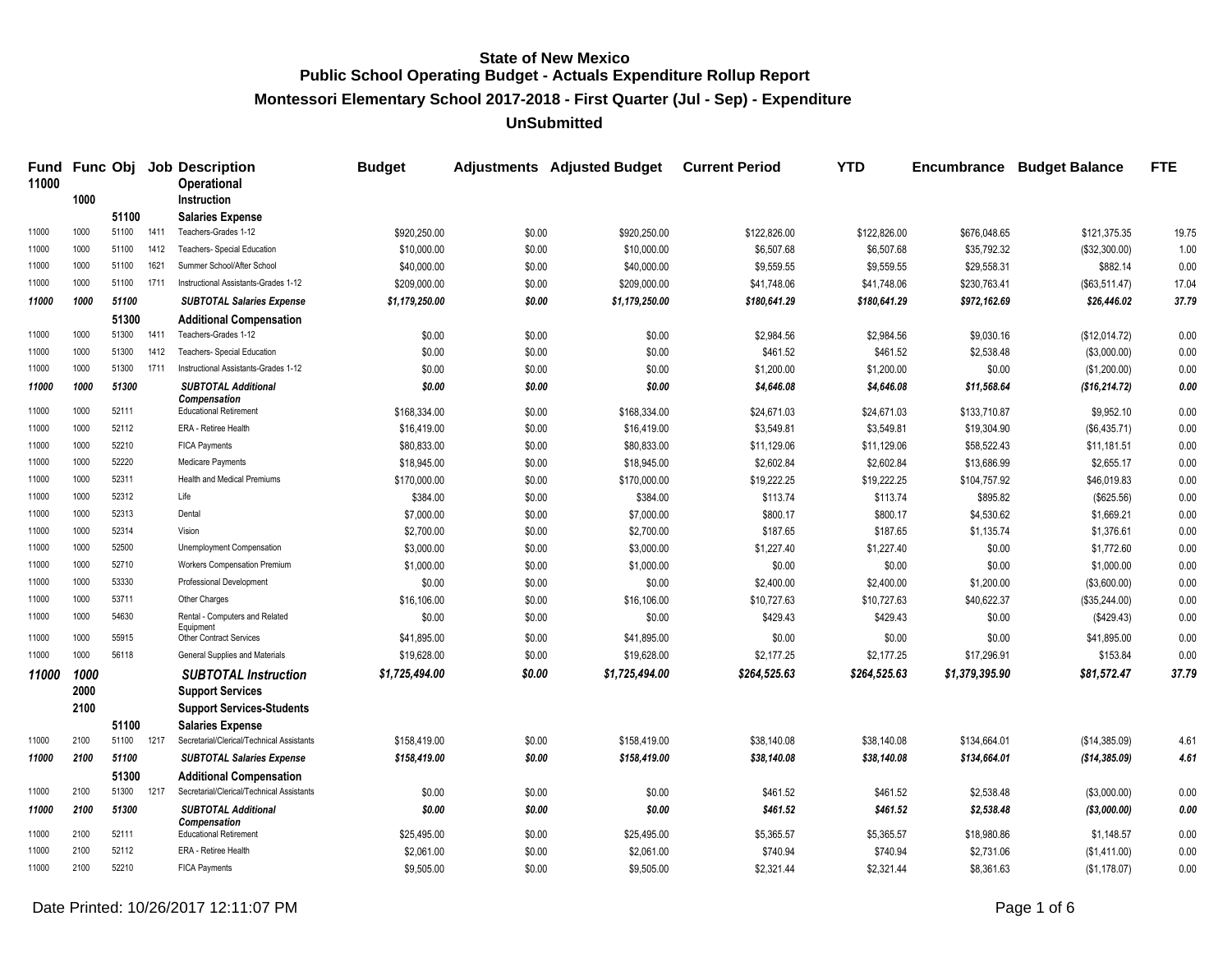# **Montessori Elementary School 2017-2018 - First Quarter (Jul - Sep) - Expenditure**

### **UnSubmitted**

| Fund<br>11000 | <b>Func Obj</b><br>2100 | 52220 |      | <b>Job Description</b><br>Medicare Payments                                                                     | <b>Budget</b><br>\$2,375.00 | \$0.00 | <b>Adjustments</b> Adjusted Budget<br>\$2,375.00 | <b>Current Period</b><br>\$542.94 | <b>YTD</b><br>\$542.94 | \$1,955.84   | <b>Encumbrance Budget Balance</b> | <b>FTE</b><br>0.00 |
|---------------|-------------------------|-------|------|-----------------------------------------------------------------------------------------------------------------|-----------------------------|--------|--------------------------------------------------|-----------------------------------|------------------------|--------------|-----------------------------------|--------------------|
| 11000         | 2100                    | 52311 |      | <b>Health and Medical Premiums</b>                                                                              | \$17,000.00                 | \$0.00 | \$17,000.00                                      | \$4,458.70                        | \$4,458.70             | \$19,027.94  | (\$123.78)<br>(\$6,486.64)        | 0.00               |
| 11000         | 2100                    | 52312 |      | Life                                                                                                            | \$38.00                     | \$0.00 | \$38.00                                          | \$17.32                           | \$17.32                | \$98.22      | (\$77.54)                         | 0.00               |
| 11000         | 2100                    | 52313 |      | Dental                                                                                                          | \$700.00                    | \$0.00 | \$700.00                                         |                                   | \$348.88               |              |                                   |                    |
| 11000         | 2100                    | 52314 |      | Vision                                                                                                          |                             |        |                                                  | \$348.88                          |                        | \$1,623.16   | (\$1,272.04)                      | 0.00               |
|               | 2100                    | 52720 |      |                                                                                                                 | \$270.00                    | \$0.00 | \$270.00                                         | \$67.34                           | \$67.34                | \$285.41     | (\$82.75)                         | 0.00               |
| 11000         |                         | 53212 |      | Workers Compensation Employer's Fee                                                                             | \$8.00                      | \$0.00 | \$8.00                                           | \$0.00                            | \$0.00                 | \$0.00       | \$8.00                            | 0.00               |
| 11000         | 2100                    |       |      | Speech Therapists - Contracted                                                                                  | \$15,000.00                 | \$0.00 | \$15,000.00                                      | \$0.00                            | \$0.00                 | \$0.00       | \$15,000.00                       | 0.00               |
| 11000         | 2100                    | 53213 |      | Occupational Therapists - Contracted                                                                            | \$10,000.00                 | \$0.00 | \$10,000.00                                      | \$4,853.63                        | \$4,853.63             | \$15,146.37  | (\$10,000.00)                     | 0.00               |
| 11000         | 2100<br>2300            |       |      | <b>SUBTOTAL Support</b><br><b>Services-Students</b><br><b>Support Services-General</b><br><b>Administration</b> | \$240,871.00                | \$0.00 | \$240,871.00                                     | \$57,318.36                       | \$57,318.36            | \$205,412.98 | (\$21,860.34)                     | 4.61               |
|               |                         | 51100 |      | <b>Salaries Expense</b>                                                                                         |                             |        |                                                  |                                   |                        |              |                                   |                    |
| 11000         | 2300                    | 51100 | 1111 | Superintendent                                                                                                  | \$80,958.00                 | \$0.00 | \$80,958.00                                      | \$21,796.46                       | \$21,796.46            | \$59,161.68  | (\$0.14)                          | 0.81               |
| 11000         | 2300                    | 51100 |      | <b>SUBTOTAL Salaries Expense</b>                                                                                | \$80,958.00                 | \$0.00 | \$80,958.00                                      | \$21,796.46                       | \$21,796.46            | \$59,161.68  | (\$0.14)                          | 0.81               |
| 11000         | 2300                    | 52111 |      | <b>Educational Retirement</b>                                                                                   | \$11,253.00                 | \$0.00 | \$11,253.00                                      | \$3,029.74                        | \$3,029.74             | \$8,223.58   | (\$0.32)                          | 0.00               |
| 11000         | 2300                    | 52112 |      | ERA - Retiree Health                                                                                            | \$1,619.00                  | \$0.00 | \$1,619.00                                       | \$373.62                          | \$373.62               | \$1,183.13   | \$62.25                           | 0.00               |
| 11000         | 2300                    | 52210 |      | <b>FICA Payments</b>                                                                                            | \$4,857.00                  | \$0.00 | \$4,857.00                                       | \$1,351.42                        | \$1,351.42             | \$3,668.14   | (\$162.56)                        | 0.00               |
| 11000         | 2300                    | 52220 |      | Medicare Payments                                                                                               | \$1,214.00                  | \$0.00 | \$1,214.00                                       | \$316.05                          | \$316.05               | \$857.85     | \$40.10                           | 0.00               |
| 11000         | 2300                    | 52312 |      | Life                                                                                                            | \$0.00                      | \$0.00 | \$0.00                                           | \$4.50                            | \$4.50                 | \$15.75      | (\$20.25)                         | 0.00               |
| 11000         | 2300                    | 52710 |      | Workers Compensation Premium                                                                                    | \$500.00                    | \$0.00 | \$500.00                                         | \$0.00                            | \$0.00                 | \$0.00       | \$500.00                          | 0.00               |
| 11000         | 2300                    | 53411 |      | Auditing                                                                                                        | \$15,000.00                 | \$0.00 | \$15,000.00                                      | \$0.00                            | \$0.00                 | \$0.00       | \$15,000.00                       | 0.00               |
| 11000         | 2300                    | 53413 |      | Legal                                                                                                           | \$10,000.00                 | \$0.00 | \$10,000.00                                      | \$365.55                          | \$365.55               | \$9,634.45   | \$0.00                            | 0.00               |
| 11000         | 2300                    | 53711 |      | Other Charges                                                                                                   | \$0.00                      | \$0.00 | \$0.00                                           | \$1,611.56                        | \$1,611.56             | \$4,888.44   | (\$6,500.00)                      | 0.00               |
| 11000         | 2300                    | 55812 |      | <b>Board Training</b>                                                                                           | \$2,000.00                  | \$0.00 | \$2,000.00                                       | \$0.00                            | \$0.00                 | \$0.00       | \$2,000.00                        | 0.00               |
| 11000         | 2300<br>2500            |       |      | <b>SUBTOTAL Support</b><br>Services-General<br><b>Administration</b><br><b>Central Services</b>                 | \$127,401.00                | \$0.00 | \$127,401.00                                     | \$28,848.90                       | \$28,848.90            | \$87,633.02  | \$10,919.08                       | 0.81               |
|               |                         | 51100 |      | <b>Salaries Expense</b>                                                                                         |                             |        |                                                  |                                   |                        |              |                                   |                    |
| 11000         | 2500                    | 51100 | 1113 | Administrative Associates                                                                                       | \$65,778.00                 | \$0.00 | \$65,778.00                                      | \$0.00                            | \$0.00                 | \$0.00       | \$65,778.00                       | 0.00               |
| 11000         | 2500                    | 51100 | 1115 | Assoc. Supt.-Fin./Bus. Mgr.                                                                                     | \$0.00                      | \$0.00 | \$0.00                                           | \$21,796.46                       | \$21,796.46            | \$59,161.62  | (\$80,958.08)                     | 0.81               |
| 11000         | 2500                    | 51100 |      | <b>SUBTOTAL Salaries Expense</b>                                                                                | \$65,778.00                 | \$0.00 | \$65,778.00                                      | \$21,796.46                       | \$21,796.46            | \$59,161.62  | (\$15,180.08)                     | 0.81               |
| 11000         | 2500                    | 52111 |      | <b>Educational Retirement</b>                                                                                   | \$9,143.00                  | \$0.00 | \$9,143.00                                       | \$3,029.74                        | \$3,029.74             | \$8,223.57   | (\$2,110.31)                      | 0.00               |
| 11000         | 2500                    | 52112 |      | ERA - Retiree Health                                                                                            | \$1,316.00                  | \$0.00 | \$1,316.00                                       | \$529.30                          | \$529.30               | \$1,183.13   | (\$396.43)                        | 0.00               |
| 11000         | 2500                    | 52210 |      | <b>FICA Payments</b>                                                                                            | \$3,947.00                  | \$0.00 | \$3,947.00                                       | \$1,259.58                        | \$1,259.58             | \$3,370.21   | (\$682.79)                        | 0.00               |
| 11000         | 2500                    | 52220 |      | Medicare Payments                                                                                               | \$987.00                    | \$0.00 | \$987.00                                         | \$294.59                          | \$294.59               | \$788.12     | (\$95.71)                         | 0.00               |
| 11000         | 2500                    | 52311 |      | <b>Health and Medical Premiums</b>                                                                              | \$8,500.00                  | \$0.00 | \$8,500.00                                       | \$1,398.54                        | \$1,398.54             | \$7,129.20   | (\$27.74)                         | 0.00               |
| 11000         | 2500                    | 52312 |      | Life                                                                                                            | \$20.00                     | \$0.00 | \$20.00                                          | \$4.50                            | \$4.50                 | \$15.75      | (\$0.25)                          | 0.00               |
| 11000         | 2500                    | 52313 |      | Dental                                                                                                          | \$500.00                    | \$0.00 | \$500.00                                         | \$78.20                           | \$78.20                | \$391.00     | \$30.80                           | 0.00               |
| 11000         | 2500                    | 52314 |      | Vision                                                                                                          | \$102.00                    | \$0.00 | \$102.00                                         | \$13.56                           | \$13.56                | \$67.80      | \$20.64                           | 0.00               |
| 11000         | 2500                    | 52500 |      | Unemployment Compensation                                                                                       | \$658.00                    | \$0.00 | \$658.00                                         | \$0.00                            | \$0.00                 | \$0.00       | \$658.00                          | 0.00               |
| 11000         | 2500                    | 53711 |      | Other Charges                                                                                                   | \$1,316.00                  | \$0.00 | \$1,316.00                                       | \$11,809.09                       | \$11,809.09            | \$0.00       | (\$10,493.09)                     | 0.00               |

Date Printed: 10/26/2017 12:11:07 PM Page 2 of 6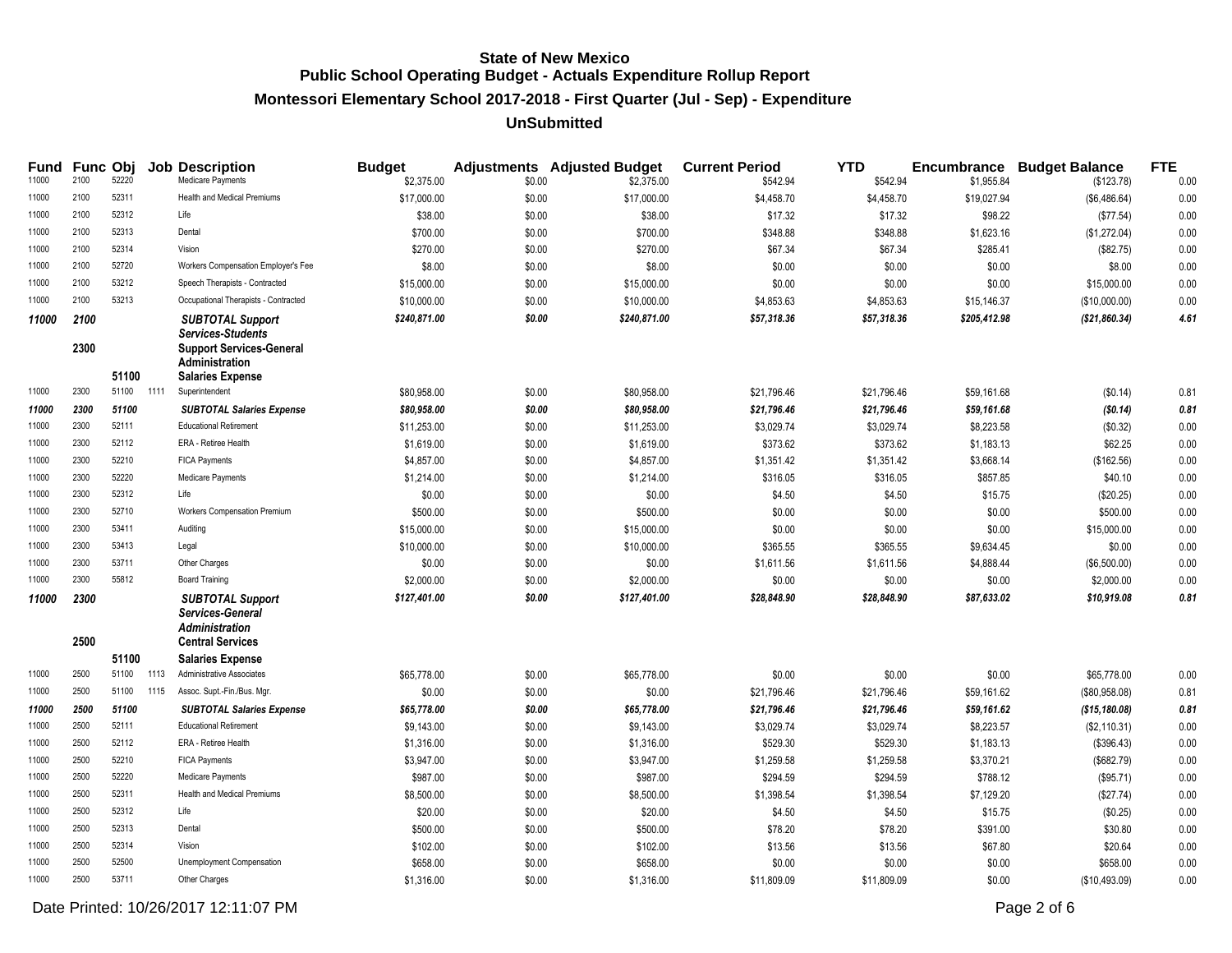# **Montessori Elementary School 2017-2018 - First Quarter (Jul - Sep) - Expenditure**

### **UnSubmitted**

| Fund<br>11000  | 2500 | <b>Func Obj</b><br>55813 |      | <b>Job Description</b><br>Employee Travel - Non-Teachers                                                              | <b>Budget</b><br>\$1,500.00 | \$0.00 | <b>Adjustments</b> Adjusted Budget<br>\$1,500.00 | <b>Current Period</b><br>\$0.00 | <b>YTD</b><br>\$0.00 | \$0.00         | <b>Encumbrance Budget Balance</b><br>\$1,500.00 | <b>FTE</b><br>0.00 |
|----------------|------|--------------------------|------|-----------------------------------------------------------------------------------------------------------------------|-----------------------------|--------|--------------------------------------------------|---------------------------------|----------------------|----------------|-------------------------------------------------|--------------------|
| 11000          | 2500 | 56113                    |      | Software                                                                                                              | \$9,000.00                  | \$0.00 | \$9,000.00                                       | \$0.00                          | \$0.00               | \$0.00         | \$9,000.00                                      | 0.00               |
| 11000          | 2500 | 56118                    |      | General Supplies and Materials                                                                                        | \$0.00                      | \$0.00 | \$0.00                                           | \$0.00                          | \$0.00               | \$152.00       | (\$152.00)                                      | 0.00               |
| 11000          | 2500 |                          |      | <b>SUBTOTAL Central</b>                                                                                               | \$102,767.00                | \$0.00 | \$102,767.00                                     | \$40,213.56                     | \$40,213.56          | \$80,482.40    | ( \$17,928.96)                                  | 0.81               |
|                | 2600 |                          |      | <b>Services</b><br><b>Operation &amp; Maintenance of</b><br>Plant                                                     |                             |        |                                                  |                                 |                      |                |                                                 |                    |
|                |      | 51100                    |      | <b>Salaries Expense</b>                                                                                               |                             |        |                                                  |                                 |                      |                |                                                 |                    |
| 11000          | 2600 | 51100                    | 1614 | Maintenance                                                                                                           | \$0.00                      | \$0.00 | \$0.00                                           | \$4,807.70                      | \$4,807.70           | \$20,192.30    | (\$25,000.00)                                   | 1.00               |
| 11000          | 2600 | 51100                    | 1615 | Custodial                                                                                                             | \$23,500.00                 | \$0.00 | \$23,500.00                                      | \$0.00                          | \$0.00               | \$0.00         | \$23,500.00                                     | 0.00               |
| 11000          | 2600 | 51100                    |      | <b>SUBTOTAL Salaries Expense</b>                                                                                      | \$23,500.00                 | \$0.00 | \$23,500.00                                      | \$4,807.70                      | \$4,807.70           | \$20,192.30    | (\$1,500.00)                                    | 1.00               |
| 11000          | 2600 | 52111                    |      | <b>Educational Retirement</b>                                                                                         | \$3,267.00                  | \$0.00 | \$3,267.00                                       | \$668.25                        | \$668.25             | \$2,848.28     | (\$249.53)                                      | 0.00               |
| 11000          | 2600 | 52112                    |      | ERA - Retiree Health                                                                                                  | \$470.00                    | \$0.00 | \$470.00                                         | \$96.15                         | \$96.15              | \$409.68       | (\$35.83)                                       | 0.00               |
| 11000          | 2600 | 52210                    |      | FICA Payments                                                                                                         | \$1,504.00                  | \$0.00 | \$1,504.00                                       | \$241.94                        | \$241.94             | \$1,021.27     | \$240.79                                        | 0.00               |
| 11000          | 2600 | 52220                    |      | Medicare Payments                                                                                                     | \$353.00                    | \$0.00 | \$353.00                                         | \$56.58                         | \$56.58              | \$238.75       | \$57.67                                         | 0.00               |
| 11000          | 2600 | 52311                    |      | <b>Health and Medical Premiums</b>                                                                                    | \$8,500.00                  | \$0.00 | \$8,500.00                                       | \$1,557.24                      | \$1,557.24           | \$9,034.86     | (\$2,092.10)                                    | 0.00               |
| 11000          | 2600 | 52312                    |      | Life                                                                                                                  | \$19.00                     | \$0.00 | \$19.00                                          | \$3.76                          | \$3.76               | \$19.74        | (\$4.50)                                        | 0.00               |
| 11000          | 2600 | 52313                    |      | Dental                                                                                                                | \$600.00                    | \$0.00 | \$600.00                                         | \$105.92                        | \$105.92             | \$609.04       | (\$114.96)                                      | 0.00               |
| 11000          | 2600 | 52314                    |      | Vision                                                                                                                | \$135.00                    | \$0.00 | \$135.00                                         | \$18.40                         | \$18.40              | \$105.80       | \$10.80                                         | 0.00               |
| 11000          | 2600 | 53711                    |      | Other Charges                                                                                                         | \$0.00                      | \$0.00 | \$0.00                                           | \$11,566.01                     | \$11,566.01          | \$18,848.93    | (\$30,414.94)                                   | 0.00               |
| 11000          | 2600 | 54311                    |      | Maintenance & Repair<br>Furniture/Fixtures/Equipment                                                                  | \$12,500.00                 | \$0.00 | \$12,500.00                                      | \$0.00                          | \$0.00               | \$0.00         | \$12,500.00                                     | 0.00               |
| 11000          | 2600 | 54312                    |      | Maintenance & Repair - Buildings and<br>Grounds                                                                       | \$0.00                      | \$0.00 | \$0.00                                           | \$4,385.37                      | \$4,385.37           | \$9,975.59     | (\$14,360.96)                                   | 0.00               |
| 11000          | 2600 | 54411                    |      | Electricity                                                                                                           | \$30,000.00                 | \$0.00 | \$30,000.00                                      | \$10,420.08                     | \$10,420.08          | \$23,579.92    | (\$4,000.00)                                    | 0.00               |
| 11000          | 2600 | 54412                    |      | Natural Gas (Buildings)                                                                                               | \$22,000.00                 | \$0.00 | \$22,000.00                                      | \$138.85                        | \$138.85             | \$2,861.15     | \$19,000.00                                     | 0.00               |
| 11000          | 2600 | 54415                    |      | Water/Sewage                                                                                                          | \$15,000.00                 | \$0.00 | \$15,000.00                                      | \$6,875.47                      | \$6,875.47           | \$13,124.53    | (\$5,000.00)                                    | 0.00               |
| 11000          | 2600 | 54416                    |      | <b>Communication Services</b>                                                                                         | \$18,000.00                 | \$0.00 | \$18,000.00                                      | \$11,767.90                     | \$11,767.90          | \$19,382.10    | (\$13,150.00)                                   | 0.00               |
| 11000          | 2600 | 54610                    |      | Rental - Land and Buildings                                                                                           | \$348,000.00                | \$0.00 | \$348,000.00                                     | \$117,238.06                    | \$117,238.06         | \$278,041.94   | (\$47,280.00)                                   | 0.00               |
| 11000          | 2600 | 55200                    |      | Property/Liability Insurance                                                                                          | \$55,000.00                 | \$0.00 | \$55,000.00                                      | \$71,162.05                     | \$71,162.05          | \$0.00         | (\$16, 162.05)                                  | 0.00               |
| 11000          | 2600 |                          |      | <b>SUBTOTAL Operation &amp;</b><br><b>Maintenance of Plant</b>                                                        | \$538,848.00                | \$0.00 | \$538,848.00                                     | \$241,109.73                    | \$241,109.73         | \$400,293.88   | (\$102,555.61)                                  | 1.00               |
| 11000          | 2000 |                          |      | <b>SUBTOTAL Support</b>                                                                                               | \$1,009,887.00              | \$0.00 | \$1,009,887.00                                   | \$367,490.55                    | \$367,490.55         | \$773,822.28   | $($ \$131,425.83 $)$                            | 7.23               |
| 11000<br>14000 | 1000 |                          |      | <b>Services</b><br><b>TOTAL Operational</b><br><b>Total Instructional</b><br><b>Materials Sub-Fund</b><br>Instruction | \$2,735,381.00              | \$0.00 | \$2,735,381.00                                   | \$632,016.18                    | \$632,016.18         | \$2,153,218.18 | ( \$49, 853.36)                                 | 45.02              |
| 14000          | 1000 | 56111                    |      | Instructional Materials Cash - 50%                                                                                    | \$10,967.00                 | \$0.00 | \$10,967.00                                      | \$17,991.60                     | \$17,991.60          | \$5,723.79     | (\$12,748.39)                                   | 0.00               |
| 14000          | 1000 | 56113                    |      | Textbooks<br>Software                                                                                                 | \$16,000.00                 | \$0.00 | \$16,000.00                                      | \$0.00                          | \$0.00               | \$0.00         | \$16,000.00                                     | 0.00               |
|                |      |                          |      |                                                                                                                       | \$26,967.00                 | \$0.00 | \$26,967.00                                      | \$17,991.60                     | \$17,991.60          | \$5,723.79     | \$3,251.61                                      | 0.00               |
| 14000          | 1000 |                          |      | <b>SUBTOTAL Instruction</b>                                                                                           |                             |        |                                                  |                                 |                      |                |                                                 |                    |
| 14000          |      |                          |      | TOTAL Total                                                                                                           | \$26,967.00                 | \$0.00 | \$26,967.00                                      | \$17,991.60                     | \$17,991.60          | \$5,723.79     | \$3,251.61                                      | 0.00               |
|                |      |                          |      | <b>Instructional Materials</b><br>Sub-Fund                                                                            |                             |        |                                                  |                                 |                      |                |                                                 |                    |

Date Printed: 10/26/2017 12:11:07 PM Page 3 of 6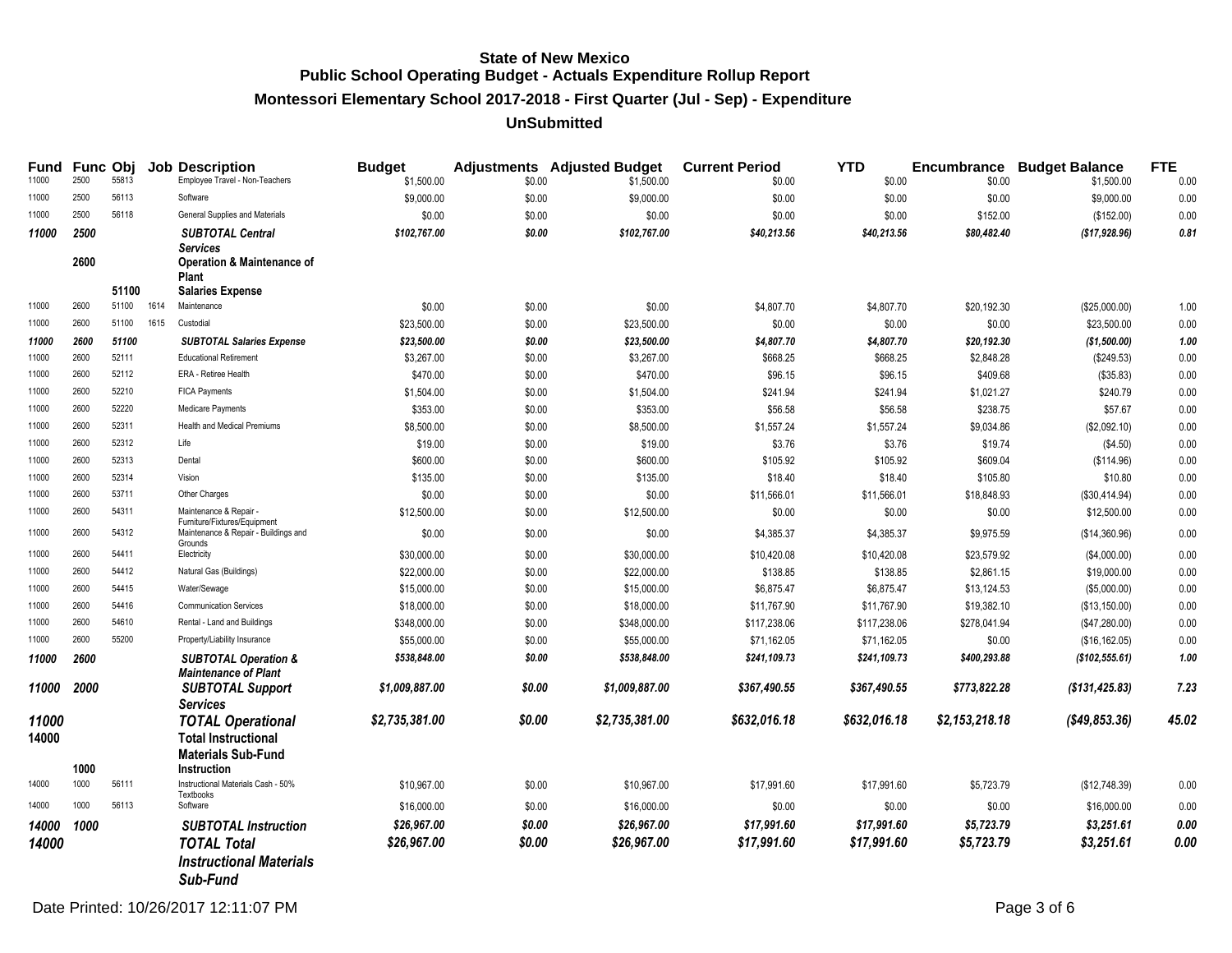**Montessori Elementary School 2017-2018 - First Quarter (Jul - Sep) - Expenditure**

| <b>Fund</b><br>23000 | Func Obj |                |      | <b>Job Description</b><br><b>Non-Instructional</b><br>Support | <b>Budget</b> |          | <b>Adjustments</b> Adjusted Budget | <b>Current Period</b> | <b>YTD</b>  | <b>Encumbrance</b> | <b>Budget Balance</b> | <b>FTE</b> |
|----------------------|----------|----------------|------|---------------------------------------------------------------|---------------|----------|------------------------------------|-----------------------|-------------|--------------------|-----------------------|------------|
|                      | 1000     |                |      | <b>Instruction</b>                                            |               |          |                                    |                       |             |                    |                       |            |
| 23000                | 1000     | 53711          |      | Other Charges                                                 | \$200,000.00  | \$0.00   | \$200,000.00                       | \$29,393.24           | \$29,393.24 | \$7,996.09         | \$162,610.67          | 0.00       |
| 23000                | 1000     | 55817          |      | <b>Student Travel</b>                                         | \$55,000.00   | \$0.00   | \$55,000.00                        | \$0.00                | \$0.00      | \$0.00             | \$55,000.00           | 0.00       |
| 23000                | 1000     | 56118          |      | General Supplies and Materials                                | \$30,000.00   | \$0.00   | \$30,000.00                        | \$0.00                | \$0.00      | \$0.00             | \$30,000.00           | 0.00       |
| 23000                | 1000     | 57332          |      | Supply Assets (\$5,000 or less)                               | \$0.00        | \$0.00   | \$0.00                             | \$8,503.41            | \$8,503.41  | \$96.59            | (\$8,600.00)          | 0.00       |
| 23000                | 1000     |                |      | <b>SUBTOTAL Instruction</b>                                   | \$285,000.00  | \$0.00   | \$285,000.00                       | \$37,896.65           | \$37,896.65 | \$8,092.68         | \$239,010.67          | 0.00       |
| 23000                |          |                |      | <b>TOTAL Non-</b>                                             | \$285,000.00  | \$0.00   | \$285,000.00                       | \$37,896.65           | \$37,896.65 | \$8,092.68         | \$239,010.67          | 0.00       |
|                      |          |                |      | <b>Instructional Support</b>                                  |               |          |                                    |                       |             |                    |                       |            |
| 24000                |          |                |      | <b>Federal Flow-through</b>                                   |               |          |                                    |                       |             |                    |                       |            |
|                      |          |                |      | <b>Grants</b>                                                 |               |          |                                    |                       |             |                    |                       |            |
| 24101                |          |                |      | <b>Title I - ESEA</b>                                         |               |          |                                    |                       |             |                    |                       |            |
|                      | 1000     |                |      | Instruction                                                   |               |          |                                    |                       |             |                    |                       |            |
| 24101                | 1000     | 51100<br>51100 | 1411 | <b>Salaries Expense</b><br>Teachers-Grades 1-12               | \$39,375.00   | \$0.00   | \$39,375.00                        | \$0.00                | \$0.00      | \$0.00             | \$39,375.00           | 0.00       |
| 24101                | 1000     | 51100          |      | <b>SUBTOTAL Salaries Expense</b>                              | \$39,375.00   | \$0.00   | \$39,375.00                        | \$0.00                | \$0.00      | \$0.00             | \$39,375.00           | 0.00       |
| 24101                | 1000     |                |      | <b>SUBTOTAL Instruction</b>                                   | \$39,375.00   | \$0.00   | \$39,375.00                        | \$0.00                | \$0.00      | \$0.00             | \$39,375.00           | $0.00\,$   |
|                      |          |                |      |                                                               |               |          |                                    |                       |             |                    |                       | 0.00       |
| 24101<br>24106       |          |                |      | <b>TOTAL Title I - ESEA</b><br><b>Entitlement IDEA-B</b>      | \$39,375.00   | \$0.00   | \$39,375.00                        | \$0.00                | \$0.00      | \$0.00             | \$39,375.00           |            |
|                      | 1000     |                |      | <b>Instruction</b>                                            |               |          |                                    |                       |             |                    |                       |            |
|                      |          | 51100          |      | <b>Salaries Expense</b>                                       |               |          |                                    |                       |             |                    |                       |            |
| 24106                | 1000     | 51100          | 1412 | Teachers- Special Education                                   | \$32,701.00   | \$0.00   | \$32,701.00                        | \$0.00                | \$0.00      | \$0.00             | \$32,701.00           | 0.00       |
| 24106                | 1000     | 51100          |      | <b>SUBTOTAL Salaries Expense</b>                              | \$32,701.00   | \$0.00   | \$32,701.00                        | \$0.00                | \$0.00      | \$0.00             | \$32,701.00           | 0.00       |
| 24106                | 1000     |                |      | <b>SUBTOTAL Instruction</b>                                   | \$32,701.00   | \$0.00   | \$32,701.00                        | \$0.00                | \$0.00      | \$0.00             | \$32,701.00           | 0.00       |
|                      | 2000     |                |      | <b>Support Services</b>                                       |               |          |                                    |                       |             |                    |                       |            |
|                      | 2100     |                |      | <b>Support Services-Students</b>                              |               |          |                                    |                       |             |                    |                       |            |
| 24106                | 2100     | 53212          |      | Speech Therapists - Contracted                                | \$15,000.00   | \$0.00   | \$15,000.00                        | \$0.00                | \$0.00      | \$0.00             | \$15,000.00           | 0.00       |
| 24106                | 2100     | 53213          |      | Occupational Therapists - Contracted                          | \$15,000.00   | \$0.00   | \$15,000.00                        | \$0.00                | \$0.00      | \$0.00             | \$15,000.00           | 0.00       |
| 24106                | 2100     |                |      | <b>SUBTOTAL Support</b><br><b>Services-Students</b>           | \$30,000.00   | \$0.00   | \$30,000.00                        | \$0.00                | \$0.00      | \$0.00             | \$30,000.00           | 0.00       |
| 24106                | 2000     |                |      | <b>SUBTOTAL Support</b><br><b>Services</b>                    | \$30,000.00   | \$0.00   | \$30,000.00                        | \$0.00                | \$0.00      | \$0.00             | \$30,000.00           | 0.00       |
| 24106                |          |                |      | <b>TOTAL Entitlement</b>                                      | \$62,701.00   | \$0.00   | \$62,701.00                        | \$0.00                | \$0.00      | \$0.00             | \$62,701.00           | 0.00       |
|                      |          |                |      | <b>IDEA-B</b>                                                 |               |          |                                    |                       |             |                    |                       |            |
| 24109                |          |                |      | <b>Preschool IDEA-B</b>                                       |               |          |                                    |                       |             |                    |                       |            |
|                      | 1000     |                |      | <b>Instruction</b>                                            |               |          |                                    |                       |             |                    |                       |            |
| 24109                | 1000     | 51100<br>51100 | 1412 | <b>Salaries Expense</b><br><b>Teachers- Special Education</b> |               | \$441.00 | \$441.00                           |                       | \$0.00      |                    | \$441.00              | 0.00       |
| 24109                | 1000     | 51100          |      |                                                               | \$0.00        | \$441.00 | \$441.00                           | \$0.00<br>\$0.00      | \$0.00      | \$0.00             | \$441.00              | 0.00       |
|                      |          |                |      | <b>SUBTOTAL Salaries Expense</b>                              | \$0.00        |          |                                    |                       |             | \$0.00<br>\$0.00   |                       |            |
| 24109                | 1000     |                |      | <b>SUBTOTAL Instruction</b>                                   | \$0.00        | \$441.00 | \$441.00                           | \$0.00                | \$0.00      |                    | \$441.00              | 0.00       |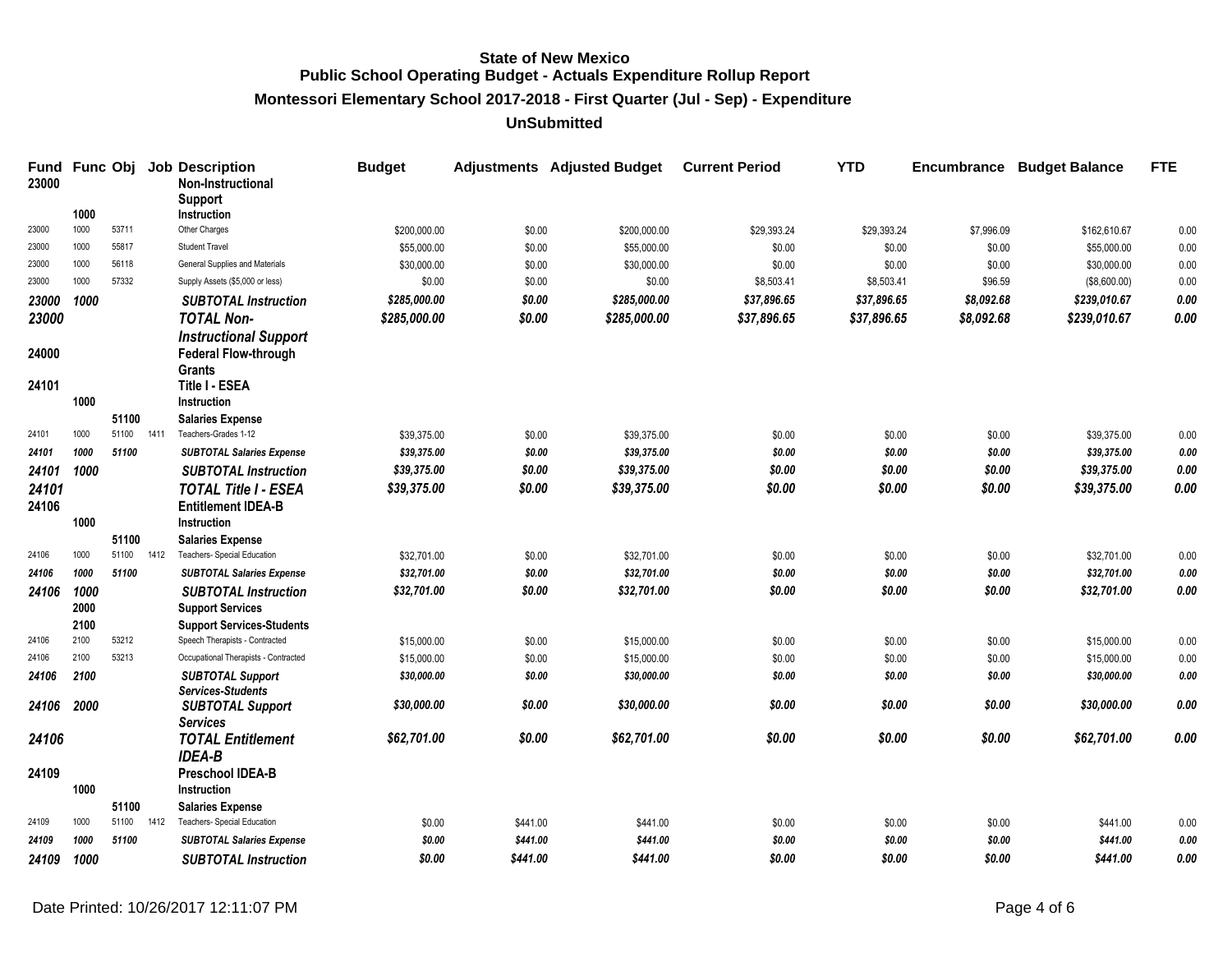**Montessori Elementary School 2017-2018 - First Quarter (Jul - Sep) - Expenditure**

| Fund<br>24109 | Func Obj |       | <b>Job Description</b><br><b>TOTAL Preschool</b><br><b>IDEA-B</b>                  | <b>Budget</b><br>\$0.00 | \$441.00 | <b>Adjustments</b> Adjusted Budget<br>\$441.00 | <b>Current Period</b><br>\$0.00 | <b>YTD</b><br>\$0.00 | \$0.00       | <b>Encumbrance Budget Balance</b><br>\$441.00 | <b>FTE</b><br>0.00 |
|---------------|----------|-------|------------------------------------------------------------------------------------|-------------------------|----------|------------------------------------------------|---------------------------------|----------------------|--------------|-----------------------------------------------|--------------------|
| 24154         | 1000     |       | <b>Teacher/Principal</b><br><b>Training &amp; Recruiting</b><br><b>Instruction</b> |                         |          |                                                |                                 |                      |              |                                               |                    |
| 24154         | 1000     | 53330 | Professional Development                                                           | \$18,662.00             | \$0.00   | \$18,662.00                                    | \$10,346.40                     | \$10,346.40          | \$0.00       | \$8,315.60                                    | 0.00               |
| 24154         | 1000     |       | <b>SUBTOTAL Instruction</b>                                                        | \$18,662.00             | \$0.00   | \$18,662.00                                    | \$10,346.40                     | \$10,346.40          | \$0.00       | \$8,315.60                                    | $0.00\,$           |
| 24154         |          |       | <b>TOTAL</b>                                                                       | \$18,662.00             | \$0.00   | \$18,662.00                                    | \$10,346.40                     | \$10,346.40          | \$0.00       | \$8,315.60                                    | 0.00               |
|               |          |       | <b>Teacher/Principal</b><br><b>Training &amp; Recruiting</b>                       |                         |          |                                                |                                 |                      |              |                                               |                    |
| 24000         |          |       | <b>TOTAL Federal Flow-</b>                                                         | \$120,738.00            | \$441.00 | \$121,179.00                                   | \$10,346.40                     | \$10,346.40          | \$0.00       | \$110,832.60                                  | 0.00               |
| 27000         |          |       | through Grants<br><b>State Flow-through</b>                                        |                         |          |                                                |                                 |                      |              |                                               |                    |
| 27107         |          |       | <b>Grants</b><br>2012 GOBond Student                                               |                         |          |                                                |                                 |                      |              |                                               |                    |
|               | 2000     |       | Library SB-66<br><b>Support Services</b>                                           |                         |          |                                                |                                 |                      |              |                                               |                    |
|               | 2200     |       | <b>Support Services-Instruction</b>                                                |                         |          |                                                |                                 |                      |              |                                               |                    |
| 27107         | 2200     | 56114 | Library And Audio-Visual                                                           | \$4,051.00              | \$0.00   | \$4,051.00                                     | \$0.00                          | \$0.00               | \$0.00       | \$4,051.00                                    | 0.00               |
| 27107         | 2200     |       | <b>SUBTOTAL Support</b><br>Services-Instruction                                    | \$4,051.00              | \$0.00   | \$4,051.00                                     | \$0.00                          | \$0.00               | \$0.00       | \$4,051.00                                    | 0.00               |
| 27107 2000    |          |       | <b>SUBTOTAL Support</b><br><b>Services</b>                                         | \$4,051.00              | \$0.00   | \$4,051.00                                     | \$0.00                          | \$0.00               | \$0.00       | \$4,051.00                                    | 0.00               |
| 27107         |          |       | TOTAL 2012 GOBond<br><b>Student Library SB-66</b>                                  | \$4,051.00              | \$0.00   | \$4,051.00                                     | \$0.00                          | \$0.00               | \$0.00       | \$4,051.00                                    | 0.00               |
| 27000         |          |       | <b>TOTAL State Flow-</b>                                                           | \$4,051.00              | \$0.00   | \$4,051.00                                     | \$0.00                          | \$0.00               | \$0.00       | \$4,051.00                                    | 0.00               |
| 31200         |          |       | through Grants<br><b>Public School Capital</b>                                     |                         |          |                                                |                                 |                      |              |                                               |                    |
|               |          |       | Outlay                                                                             |                         |          |                                                |                                 |                      |              |                                               |                    |
|               | 4000     |       | <b>Capital Outlay</b>                                                              |                         |          |                                                |                                 |                      |              |                                               |                    |
| 31200         | 4000     | 54610 | Rental - Land and Buildings                                                        | \$0.00                  | \$0.00   | \$0.00                                         | \$74,955.48                     | \$74,955.48          | \$177,764.52 | (\$252,720.00)                                | 0.00               |
| 31200         | 4000     |       | <b>SUBTOTAL Capital</b><br>Outlay                                                  | \$0.00                  | \$0.00   | \$0.00                                         | \$74,955.48                     | \$74,955.48          | \$177,764.52 | (\$252, 720.00)                               | 0.00               |
| 31200         |          |       | <b>TOTAL Public School</b>                                                         | \$0.00                  | \$0.00   | \$0.00                                         | \$74,955.48                     | \$74,955.48          | \$177,764.52 | (\$252, 720.00)                               | 0.00               |
|               |          |       | <b>Capital Outlay</b>                                                              |                         |          |                                                |                                 |                      |              |                                               |                    |
| 31400         |          |       | <b>Special Capital Outlay-</b><br><b>State</b>                                     |                         |          |                                                |                                 |                      |              |                                               |                    |
|               | 4000     |       | <b>Capital Outlay</b>                                                              |                         |          |                                                |                                 |                      |              |                                               |                    |
| 31400         | 4000     | 57331 | Fixed Assets (more than \$5,000)                                                   | \$30,000.00             | \$0.00   | \$30,000.00                                    | \$0.00                          | \$0.00               | \$0.00       | \$30,000.00                                   | 0.00               |
| 31400         | 4000     | 57332 | Supply Assets (\$5,000 or less)                                                    | \$42,500.00             | \$0.00   | \$42,500.00                                    | \$0.00                          | \$0.00               | \$0.00       | \$42,500.00                                   | 0.00               |
| 31400         | 4000     |       | <b>SUBTOTAL Capital</b><br>Outlay                                                  | \$72,500.00             | \$0.00   | \$72,500.00                                    | \$0.00                          | \$0.00               | \$0.00       | \$72,500.00                                   | 0.00               |